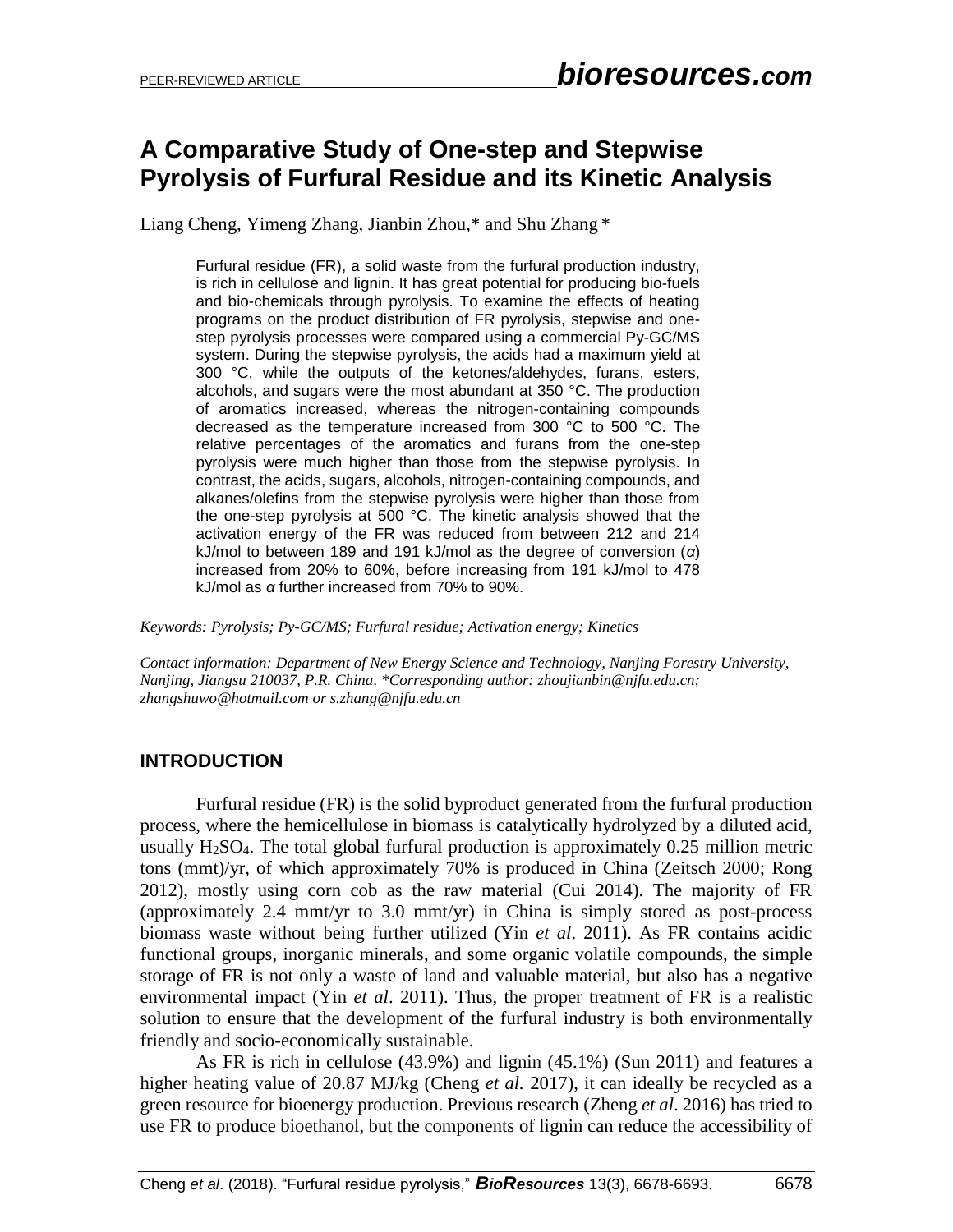cellulose to enzymes and decrease the hydrolysis rate of cellulose (Eriksson *et al*. 2002; Alvira *et al*. 2010). A proper pretreatment with alkaline peroxide/salts has proven effective at removing lignin from FR for bioethanol production (Xing *et al*. 2012; Yu *et al*. 2015). However, the extraction of lignin with waste salt water can still be problematic in the long term.

A thermochemical process can efficiently convert biomass to different biochemical products under a variety of conditions. Besides direct combustion for heat production, the simultaneous production of bio-gas and bio-carbon can be achieved by a gasification process in an O2-deficient reaction atmosphere (Cheng *et al.* 2017). As a simple and effective process, the pyrolysis (with no  $O_2$ ) of biomass can produce liquid bio-fuels (biooil) and highly valuable bio-chemicals. Indeed, pyrolysis is considered to be the initial step for all thermal conversion processes. The high lignin content in FR means a high output of aromatic chemicals, which are the active ingredients in pesticides, adhesives, and other bio-chemical products. Thus, pyrolysis is likely an economical option for the utilization of FR, which has been rarely studied so far.

The temperature and heating rate are the key parameters that affect the product yields and components of pyrolysis. To maximize the liquid products, the biomass pyrolysis in the literature is usually set to the temperature range of 450 °C to 550 °C (Azeez *et al*. 2010; Lv and Wu 2012; Cheng *et al*. 2015a). This wide temperature range implies that the pyrolysis behavior of each biomass is individual; hence, the optimal pyrolysis conditions for FR need to be investigated separately. Also, during industrial production, the reaction scale is much larger, whereas the temperature increasing process is relatively moderate. Because of the difference in the heating rate, the pyrolysis outputs from industrial productions can be vastly different from those from one-step pyrolysis in an analytical instrument, such as a pyrolysis-gas chromatograph/mass spectrometer (Py-GC/MS). Indeed, the stepwise process as a simple approach can probe the effect of heat transferring rates by intermittently holding the temperatures at different stages.

Pyrolysis process involves a series of chemical reactions from which both the resultant products and the reaction kinetics (*e.g.* activation energy) are important parameters when considering the applicability. The furfural residue and its resultant char are literally mixtures (without definite molecular structures), rather than being pure materials or chemical compounds. Such a situation leads to complexity in its kinetic behavior during the pyrolysis reactions. Thus, a detailed kinetic study of FR is necessary for its further study and utilization.

In this study, the pyrolysis behaviors of FR under one-step and stepwise temperature increasing conditions were both analyzed and compared using an integrated Py-GC/MS system. Furthermore, the kinetics of FR pyrolysis were studied with a thermogravimetric (TG) analyzer.

## **EXPERIMENTAL**

#### **Materials**

The FR was obtained from a furfural production plant in Hebei Province, China, which used corn cob as the raw material (Lu 2005). Following pulverization, particles between 150 µm and 250 µm were selected for the experiments. The basic chemical properties of the FR were analyzed and are shown in Table 1.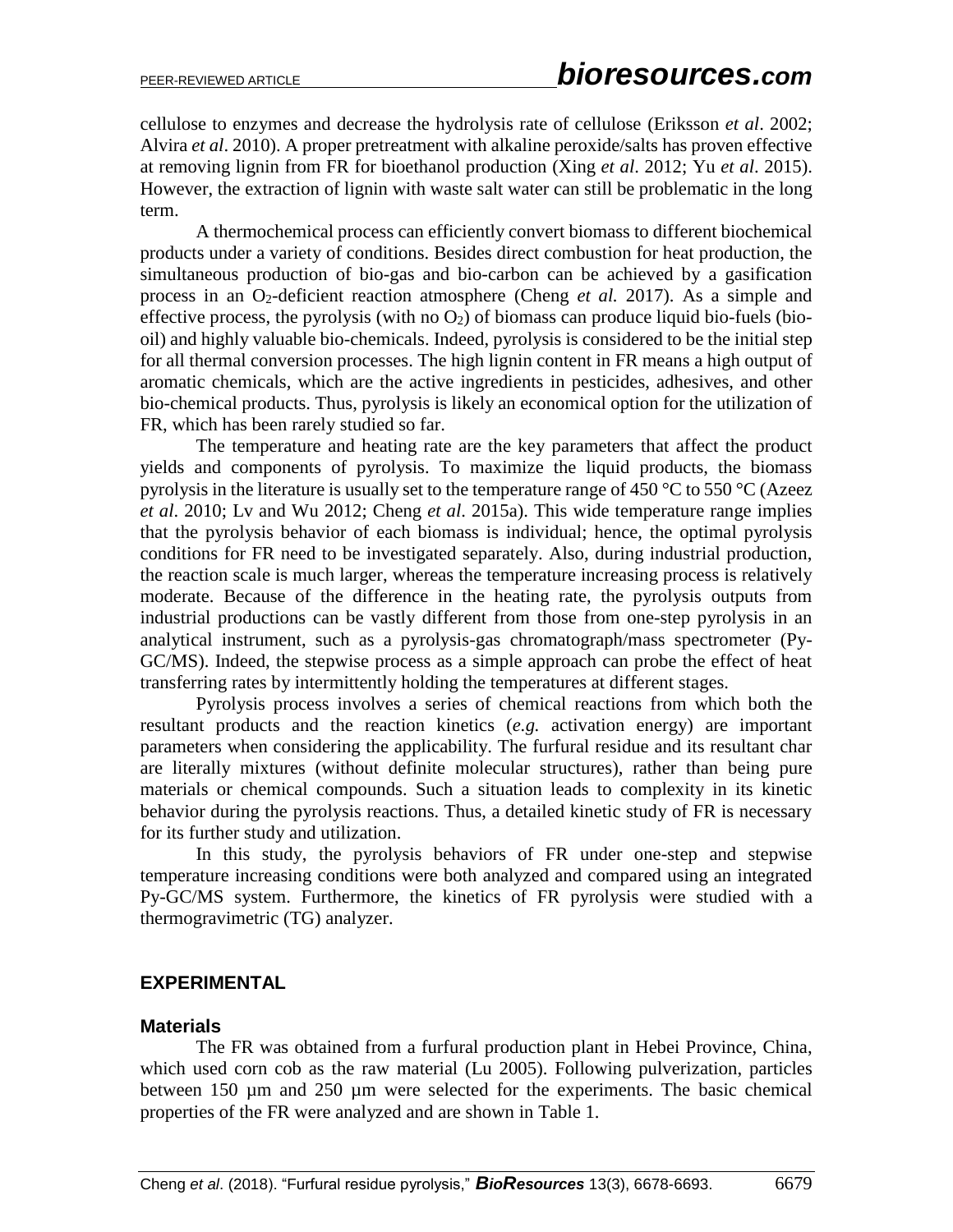## **Methods**

#### *Pyrolysis experiments*

The pyrolysis processes were performed on a CDS Pyroprobe 5000 Series pyrolyzer (CDS Analytical, Oxford, PA, USA), coupled with a Clarus 680 GC (PerkinElmer, Waltham, USA) and a Clarus SQ 8 T MS (PerkinElmer). For each test, approximately 0.5 mg sample was loaded into a quartz tube, and both sides of the tube were blocked with quartz wool. The quartz tube with the sample was then placed into the pyroprobe and heated from 50  $\degree$ C to the target temperature at a heating rate of 20  $\degree$ C/ms with 15 s of holding time at the target temperature. For the one-step pyrolysis of the FR, the target temperature was set at 500  $^{\circ}$ C; for the stepwise pyrolysis, one sample was used for the whole series of tests at the temperatures of 300 °C, 350 °C, 400 °C, and 500 °C, which were carried out in sequence. The corresponding chromatograms and mass spectra at each pyrolysis temperature were acquired. Figure 1 shows the flowchart of the stepwise pyrolysis of the FR.

| Moisture (wt.%)                                                          | 5.56  |  |  |  |  |
|--------------------------------------------------------------------------|-------|--|--|--|--|
| Ash (wt.%)                                                               | 8.99  |  |  |  |  |
| Volatile Compounds (wt.%)                                                | 64.74 |  |  |  |  |
| Fixed Carbon (wt.%)                                                      | 26.27 |  |  |  |  |
| C (wt.%)                                                                 | 53.52 |  |  |  |  |
| H (wt.%)                                                                 | 1.67  |  |  |  |  |
| $N$ (wt.%)                                                               | 0.63  |  |  |  |  |
| S(wt.%)                                                                  | 0.78  |  |  |  |  |
| O (wt.%)                                                                 | 34.42 |  |  |  |  |
| Na (wt.%)                                                                | 0.30  |  |  |  |  |
| K (wt.%)                                                                 | 3.36  |  |  |  |  |
| Ca (wt.%)                                                                | 0.35  |  |  |  |  |
| Mg (wt.%)                                                                | 0.22  |  |  |  |  |
| AI (wt.%)                                                                | 0.43  |  |  |  |  |
| Cellulose (wt.%)                                                         | 37.95 |  |  |  |  |
| Hemicellulose (wt.%)                                                     | 2.29  |  |  |  |  |
| Lignin (wt.%)                                                            | 42.04 |  |  |  |  |
| Organic solubles (wt.%)                                                  | 8.73  |  |  |  |  |
| All of the data, except for the moisture content, were on the dry basis. |       |  |  |  |  |
|                                                                          |       |  |  |  |  |

#### **Table 1.** Basic Chemical Properties of the FR

The pyrolysis vapor was transferred into the GC column through a transfer line maintained at 280 °C, and then separated by an Elite-5MS capillary column (30 m  $\times$  0.25 mm,  $0.25 \mu m$  film thickness) (PerkinElmer). The inlet temperature was held at 40 °C for 2 min, and then increased to 295 °C at 8 °C/min with a holding time of 5.5 min. The carrier gas was helium (99.999%) with a flow rate of 1 mL/min, and the split ratio was 1:50. The MS was operated in the EI+ mode, and the collected mass spectra were in the range of 35 m/z to  $550$  m/z.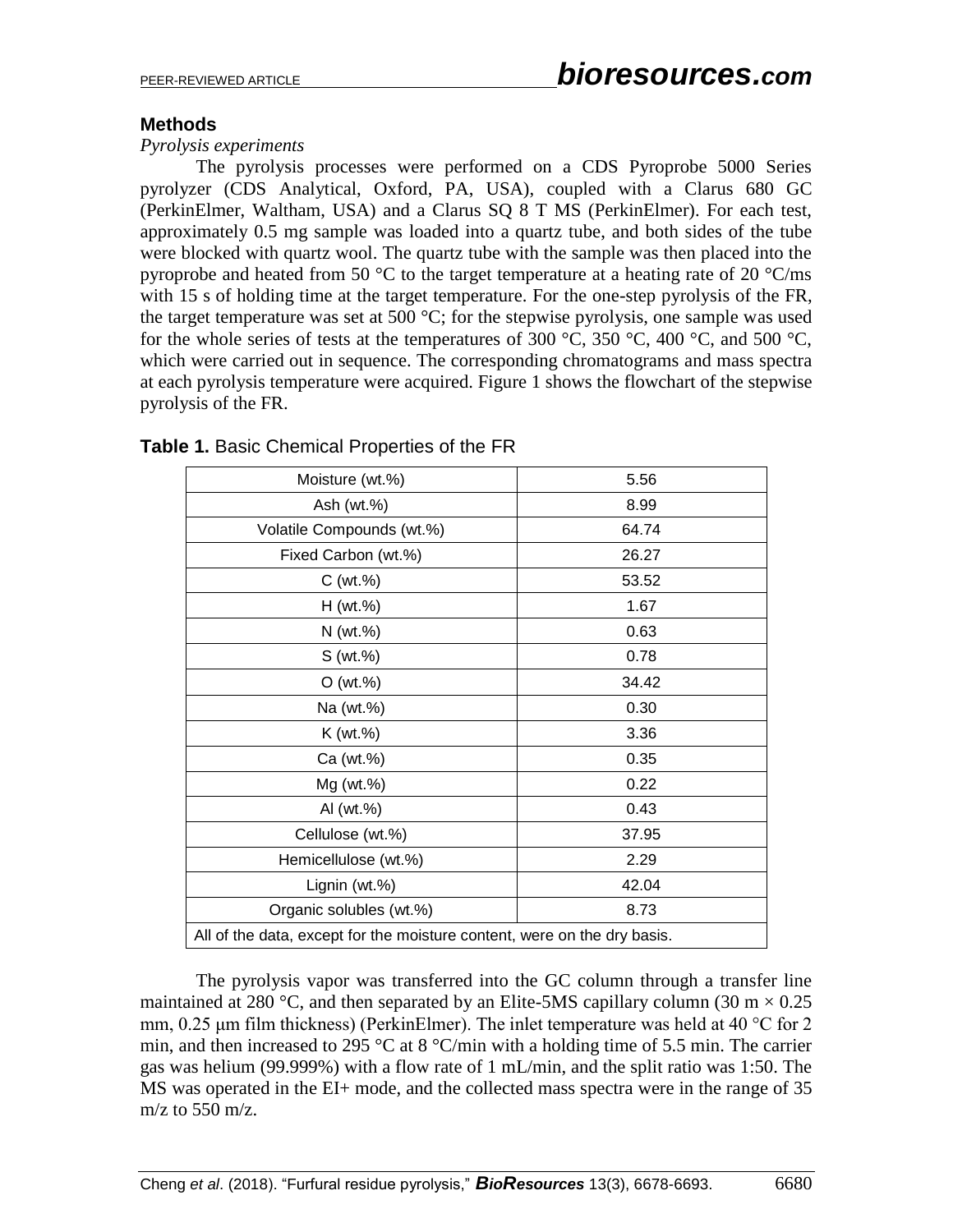



#### *Kinetic analysis*

The kinetic study experiments were conducted on a PerkinElmer STA 8000 Simultaneous Thermal Analyzer. An approximately 10 mg sample was loaded into the crucible for each test. It was then heated from 50  $\degree$ C to 750  $\degree$ C at the different heating rates of 10 °C/min, 20 °C/min, 30 °C/min, and 50 °C/min, while helium constantly flowed through the reaction zone as the carrier gas at a rate of 50 mL/min. The kinetic methods of Coats-Redfern (CR) (Coats and Redfern 1964; Liu 2011; Jiang *et al*. 2012) and Flynn-Wall-Ozawa (FWO) (Opfermann and Kaisersberger 1992; Liu 2011; Jiang *et al*. 2012; Slopiecka *et al.* 2012) were used to calculate the activation energy  $(E_{\alpha})$  values. The Arrhenius plot of the CR method was ln(*β*/*T* 2 ) against 1/*T*, and the slope was −*E*α/*R*. The Arrhenius plot of the FWO method was ln*β* against 1/*T*, and the slope was −1.052*E*α/*R*. The  $E_a$  values could be therefore calculated from the slope of the plots,

$$
CR method: ln[ $\beta$ (T<sup>2</sup>(1 - 2RT/E<sub>a</sub>))] = ln[ $AR(E_aG(a)$ )] - E_a/RT
$$
 (1)

$$
FWO method: \ln \beta = \ln[(AE_{\alpha}) (RG(\alpha))] - 5.331 - 1.052E_{\alpha}/RT \tag{2}
$$

where  $\alpha$  is the conversion rate (%),  $\beta$  is the heating rate (K/min),  $R$  is the universal gas constant  $(8.314J/(mol \cdot K))$ , *T* is the temperature  $(K)$ , *A* is the pre-exponential factor, and  $G(\alpha)$  is the kinetic mechanism function.

#### **RESULTS AND DISCUSSION**

#### **One-step Pyrolysis**

The one-step pyrolysis of the FR was performed at 500 °C. The main 30 compounds were identified by GC/MS and are listed in Table 2. According to the different functionalities of the molecules, these main compounds were classified into nine groups, which were acids, ketones/aldehydes, aromatics, furans, esters, sugars, alcohols, nitrogencontaining compounds, and alkanes/olefins. Their relative contents (area% obtained from the chromatograms) are presented in Fig. 2. Generally, the most abundant outputs were aromatics and furans (relative contents  $> 20\%$ ), whereas the alcohol and nitrogencontaining compound contents were nearly negligible. Meanwhile, the amounts of acids (mainly acetic acid), ketones/aldehydes, esters, sugars, and alkanes/olefins were moderate.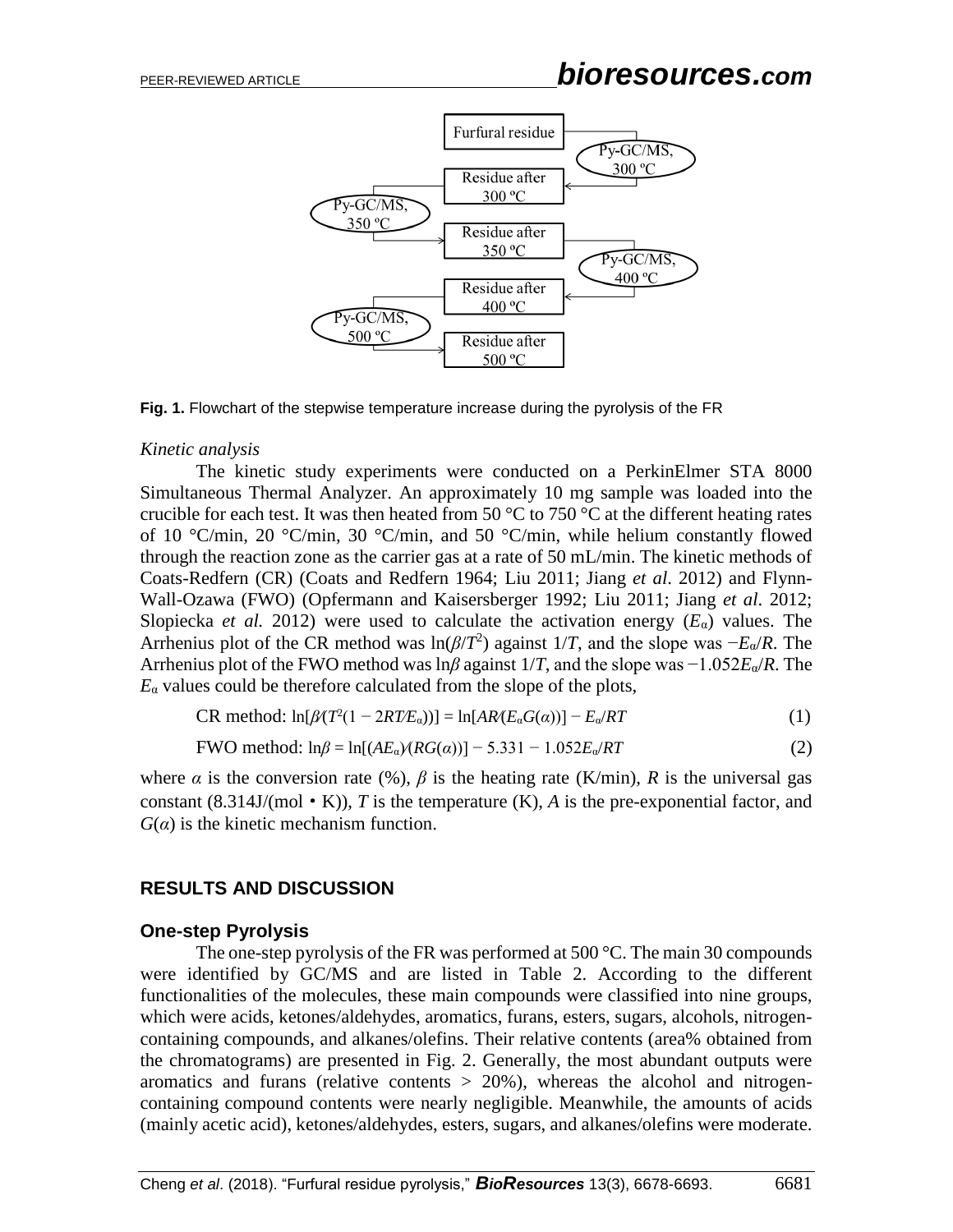## **Table 2.** Relative Contents of the Chemical Compounds in Different Functional Groups from the Two Different Pyrolysis Processes of the FR in the Py-GC/MS

| Chemical              |                                                         | One-step                     | <b>Stepwise Pyrolysis</b>    |                              |                              |                          |
|-----------------------|---------------------------------------------------------|------------------------------|------------------------------|------------------------------|------------------------------|--------------------------|
|                       |                                                         | Pyrolysis<br>at 500 °C       | 300 °C                       | 350 °C                       | 400 °C                       | 500 °C                   |
|                       | Acetic acid                                             | 2.42                         |                              | $\overline{\phantom{a}}$     |                              |                          |
|                       | n-Hexadecanoic acid                                     | 1.57                         | 2.58                         | 0.24                         |                              |                          |
|                       | Pentanoic acid, 4-oxo-                                  | $\overline{\phantom{0}}$     | 3.05                         | $\overline{a}$               | $\blacksquare$               | $\overline{\phantom{0}}$ |
|                       | Octadecanoic acid                                       |                              | 0.61                         | 0.49                         |                              |                          |
|                       | Oleic Acid                                              | 0.75                         | 0.46                         | $\frac{1}{2}$                |                              | $\overline{\phantom{0}}$ |
| Acids (%)             | 9,12-Octadecadienoic acid<br>$(Z,Z)$ -                  |                              | 0.28                         |                              |                              |                          |
|                       | Tetradecanoic acid                                      | $\blacksquare$               | 0.34                         | $\overline{\phantom{a}}$     |                              | -                        |
|                       | Pentadecanoic acid                                      |                              | 0.29                         | $\overline{\phantom{a}}$     |                              | ٠                        |
|                       | Palmitoleic acid                                        | $\overline{\phantom{a}}$     | 0.35                         | $\overline{\phantom{0}}$     |                              | ä,                       |
|                       | Dodecanoic acid                                         | ٠                            | 0.22                         | ۰                            |                              |                          |
|                       | Z-3-Methyl-2-hexenoic acid                              | ٠                            | $\blacksquare$               | $\blacksquare$               | 0.19                         | $\overline{\phantom{0}}$ |
|                       | 5,8-Decadien-2-one, 5,9-<br>dimethyl-, (E)-             |                              | 0.10                         | ٠                            |                              |                          |
|                       | 1,2-Cyclopentanedione                                   | 1.48                         | $\blacksquare$               | $\qquad \qquad \blacksquare$ |                              | -                        |
|                       | Benzyl methyl ketone                                    | 1.23                         | $\overline{\phantom{a}}$     |                              |                              | $\overline{\phantom{0}}$ |
|                       | 2-Propanone, 1-(acetyloxy)-                             | -                            | $\qquad \qquad \blacksquare$ | -                            | $\qquad \qquad \blacksquare$ |                          |
| Ketones/Aldehydes (%) | 4H-Pyran-4-one, 2,3-dihydro-<br>3,5-dihydroxy-6-methyl- |                              | 0.11                         |                              |                              |                          |
|                       | 2-Cyclopenten-1-one, 2-<br>hydroxy-                     |                              |                              | 0.63                         | 0.54                         |                          |
|                       | 2-Propanone, 1-hydroxy-                                 | 1.40                         | $\overline{\phantom{a}}$     | 1.04                         | 0.66                         | ÷,                       |
|                       | 1,2-Cyclopentanedione, 3-<br>methyl-                    | 0.91                         | 0.17                         | 0.18                         | 0.28                         |                          |
|                       | Succindialdehyde                                        | $\overline{\phantom{0}}$     |                              | 0.21                         | 0.23                         | $\blacksquare$           |
|                       | Phenol                                                  | 2.82                         | 0.10                         | 0.22                         | 0.43                         | 0.82                     |
|                       | 2-Methoxy-4-vinylphenol                                 | 4.92                         | 0.53                         | 1.05                         | 0.58                         | 0.14                     |
|                       | Phenol, 2-methoxy-                                      | 3.03                         |                              | 0.32                         | 0.51                         | 0.25                     |
|                       | Phenol, 2,6-dimethoxy-                                  | 1.20                         | $\blacksquare$               | 0.18                         | 0.31                         | 0.12                     |
|                       | Phenol, 4-ethyl-2-methoxy-                              | 0.9                          | $\qquad \qquad \blacksquare$ |                              | 0.23                         | 0.11                     |
|                       | Phenol, 4-ethyl-                                        | 1.41                         |                              |                              | 0.23                         | 0.29                     |
|                       | p-Cresol                                                | 1.65                         | $\qquad \qquad \blacksquare$ | $\overline{\phantom{0}}$     | 0.31                         | 0.65                     |
| Aromatics (%)         | Toluene                                                 |                              | $\overline{\phantom{a}}$     | -                            |                              | 0.17                     |
|                       | Phenol, 3-ethoxy-                                       | $\overline{\phantom{0}}$     | $\blacksquare$               | $\overline{\phantom{0}}$     |                              | 0.65                     |
|                       | Phenol, 3-ethyl-5-methyl-                               | -                            |                              | -                            |                              | 0.15                     |
|                       | Phenol, 2,4-dimethyl-                                   | -                            | $\overline{\phantom{a}}$     | ٠                            | $\overline{\phantom{a}}$     | 0.12                     |
|                       | 4-Ethylcatechol                                         | ۰                            | $\overline{\phantom{0}}$     | ۰                            |                              | 0.14                     |
|                       | Benzenemethanol, 3-hydroxy-5-<br>methoxy-               | -                            |                              | ٠                            |                              | 0.10                     |
|                       | Benzene, 1-methoxy-4-methyl-                            | $\qquad \qquad \blacksquare$ | $\overline{\phantom{0}}$     | $\overline{\phantom{0}}$     | $\blacksquare$               | 0.10                     |
|                       | 3-Methoxy-5-methylphenol                                | -                            | $\overline{\phantom{a}}$     | $\overline{\phantom{0}}$     | $\blacksquare$               | 0.07                     |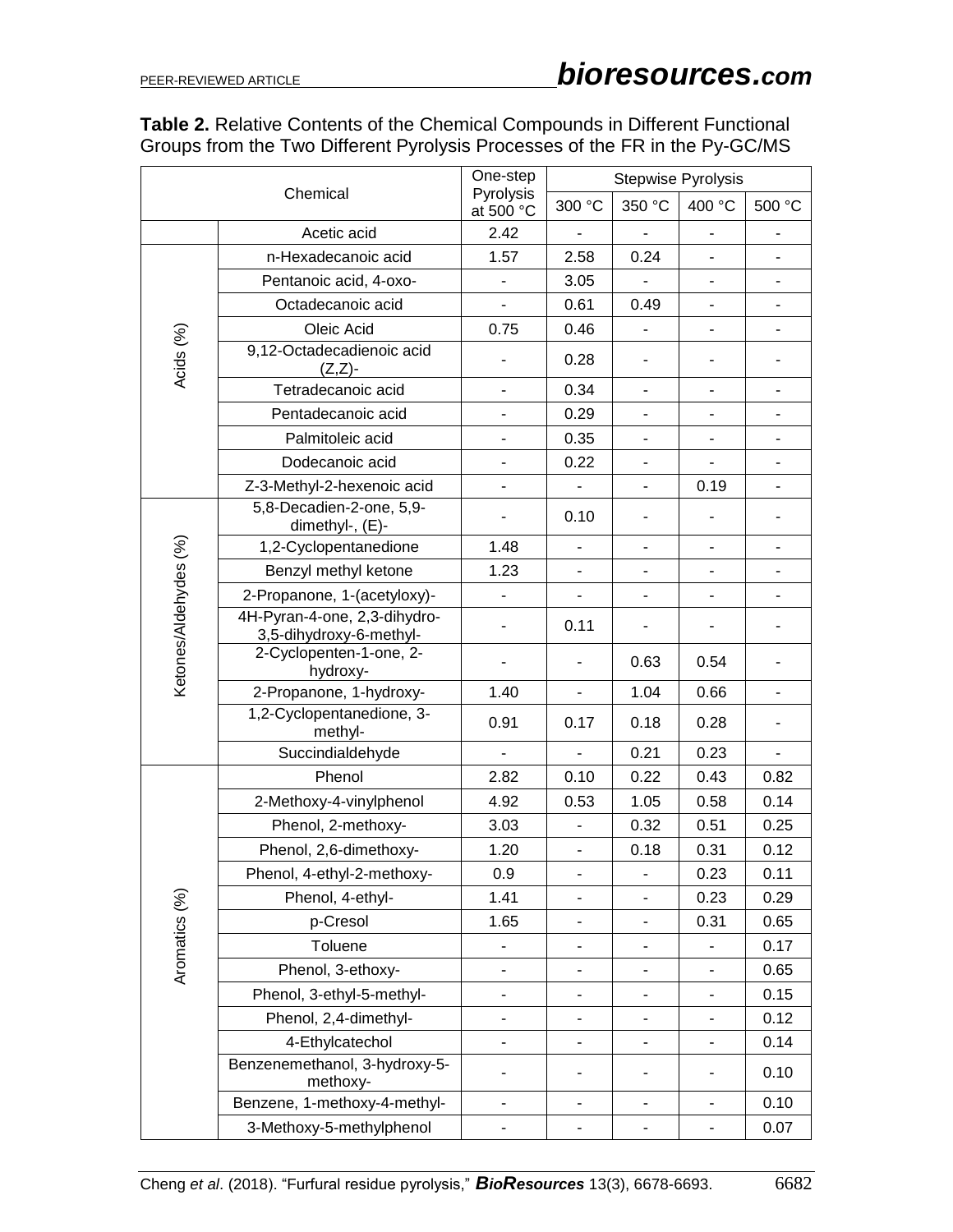# PEER-REVIEWED ARTICLE *bioresources.com*

|              | Styrene                                                                            | $\blacksquare$               | $\overline{a}$               | ÷.                           | $\overline{a}$           | 0.08                     |
|--------------|------------------------------------------------------------------------------------|------------------------------|------------------------------|------------------------------|--------------------------|--------------------------|
|              | 1,2-Benzenediol, 4-methyl-                                                         |                              | $\overline{a}$               | $\overline{\phantom{a}}$     |                          | 0.41                     |
|              | 1,2-Benzenediol, 3-methyl-                                                         | 0.84                         | $\overline{\phantom{a}}$     | $\blacksquare$               |                          |                          |
|              | p-Xylene                                                                           | $\overline{\phantom{0}}$     | $\overline{\phantom{0}}$     | $\blacksquare$               | $\blacksquare$           | 0.07                     |
|              | 1,2-Benzenediol, 4-methyl-                                                         | $\qquad \qquad \blacksquare$ |                              | $\qquad \qquad \blacksquare$ |                          | 0.27                     |
|              | Phenol, 2-methyl-                                                                  | $\overline{\phantom{0}}$     | $\overline{\phantom{a}}$     | $\blacksquare$               |                          | 0.23                     |
|              | Vanillin                                                                           | 0.85                         | 0.31                         | $\blacksquare$               |                          |                          |
|              | Catechol                                                                           | 1.69                         |                              | 0.19                         |                          |                          |
|              | 1,2,4-Trimethoxybenzene                                                            | $\overline{\phantom{a}}$     | $\overline{\phantom{a}}$     | $\overline{\phantom{a}}$     | 0.23                     | $\overline{\phantom{0}}$ |
|              | 1,3-Benzenediol, 4-ethyl-                                                          | $\qquad \qquad \blacksquare$ |                              | $\blacksquare$               | 0.18                     | $\overline{\phantom{0}}$ |
|              | Creosol                                                                            | 2.84                         |                              | $\overline{\phantom{0}}$     | 0.65                     |                          |
|              | 1,2-Benzenediol, 3-methoxy-                                                        | 1.98                         | $\blacksquare$               | $\blacksquare$               | 0.35                     | $\overline{\phantom{0}}$ |
|              | Phenol, 4-methoxy-3-<br>(methoxymethyl)-                                           | 0.78                         | $\overline{\phantom{0}}$     | $\overline{\phantom{a}}$     |                          |                          |
|              | 3-tert-Butyl-4-hydroxyanisole                                                      | 0.76                         | $\blacksquare$               | $\blacksquare$               |                          | ÷,                       |
|              | 5-Hydroxymethylfurfural                                                            | 8.18                         | 1.18                         | 0.77                         | 0.31                     | ÷.                       |
|              | Benzofuran, 2,3-dihydro-                                                           | 6.68                         | 1.01                         | 2.37                         | 1.31                     | 0.29                     |
|              | Furfural                                                                           | 2.42                         | 0.44                         | 0.46                         | 0.33                     | 0.11                     |
|              | 2-Furancarboxaldehyde, 5-<br>methyl-                                               | 1.02                         | 0.17                         | 0.28                         |                          |                          |
| Furans (%)   | 2,5-Furandione, 3-methyl-                                                          |                              | 0.13                         |                              |                          |                          |
|              | 2(5H)-Furanone                                                                     | 1.04                         |                              | 0.34                         | 0.22                     |                          |
|              | Furan, 2,5-dimethyl-                                                               |                              |                              | 0.15                         |                          | 0.12                     |
|              | 2,5-Dimethyl-4-hydroxy-3(2H)-<br>furanone                                          | $\overline{\phantom{a}}$     |                              | 0.21                         |                          |                          |
|              | 2-Furanmethanol                                                                    | 0.77                         | $\overline{a}$               | 0.83                         | $\overline{\phantom{0}}$ | ÷.                       |
|              | Methyl methacrylate                                                                | $\overline{\phantom{m}}$     | $\frac{1}{2}$                | $\overline{\phantom{a}}$     | 0.53                     | 0.52                     |
|              | Furan, 2-methyl-                                                                   |                              |                              | ÷.                           | 0.55                     | 0.26                     |
|              | 2-Cyclopenten-1-one, 3-methyl-                                                     | $\overline{\phantom{a}}$     | $\qquad \qquad \blacksquare$ | $\qquad \qquad \blacksquare$ |                          | 0.09                     |
|              | 3-Furancarboxylic acid, methyl<br>ester                                            |                              | 0.20                         |                              |                          |                          |
| Esters (%)   | Propanoic acid, 2-oxo-, methyl<br>ester                                            | 1.04                         | $\overline{\phantom{0}}$     | 0.48                         | 0.35                     |                          |
|              | Acetic acid, 2-ethylbutyl ester                                                    |                              | $\overline{\phantom{0}}$     | 0.25                         | 0.35                     |                          |
|              | Acetic acid, 4-methoxy-2-(3-<br>methyl-6-oxo-hex-2-enyl)-phenyl<br>ester           |                              |                              |                              |                          | 0.09                     |
|              | Methyl methacrylate                                                                | 1.19                         |                              |                              |                          |                          |
|              | Levoglucosan                                                                       | 1.75                         | 1.25                         | 1.19                         | 1.44                     | 1.56                     |
| Sugars (%)   | α-D-Glucopyranoside, O-α-D-<br>glucopyranosyl-(1.fwdarw.3)-β-<br>D-fructofuranosyl |                              | 0.13                         |                              |                          |                          |
|              | Maltol                                                                             | $\overline{\phantom{0}}$     | $\blacksquare$               | 0.44                         | 0.18                     | $\overline{\phantom{0}}$ |
|              | Glycerin                                                                           | $\qquad \qquad \blacksquare$ | 0.44                         |                              |                          |                          |
|              | Ethanol, 2-(2-butoxyethoxy)-                                                       | $\overline{\phantom{a}}$     | 0.18                         | $\blacksquare$               |                          |                          |
| Alcohols (%) | Cyclopropyl carbinol                                                               |                              |                              | 0.65                         | 0.28                     |                          |
|              | 2-Pentanol, 5-(2-propynyloxy)-                                                     | $\qquad \qquad \blacksquare$ | $\overline{\phantom{a}}$     | 0.59                         | 0.39                     | ۰                        |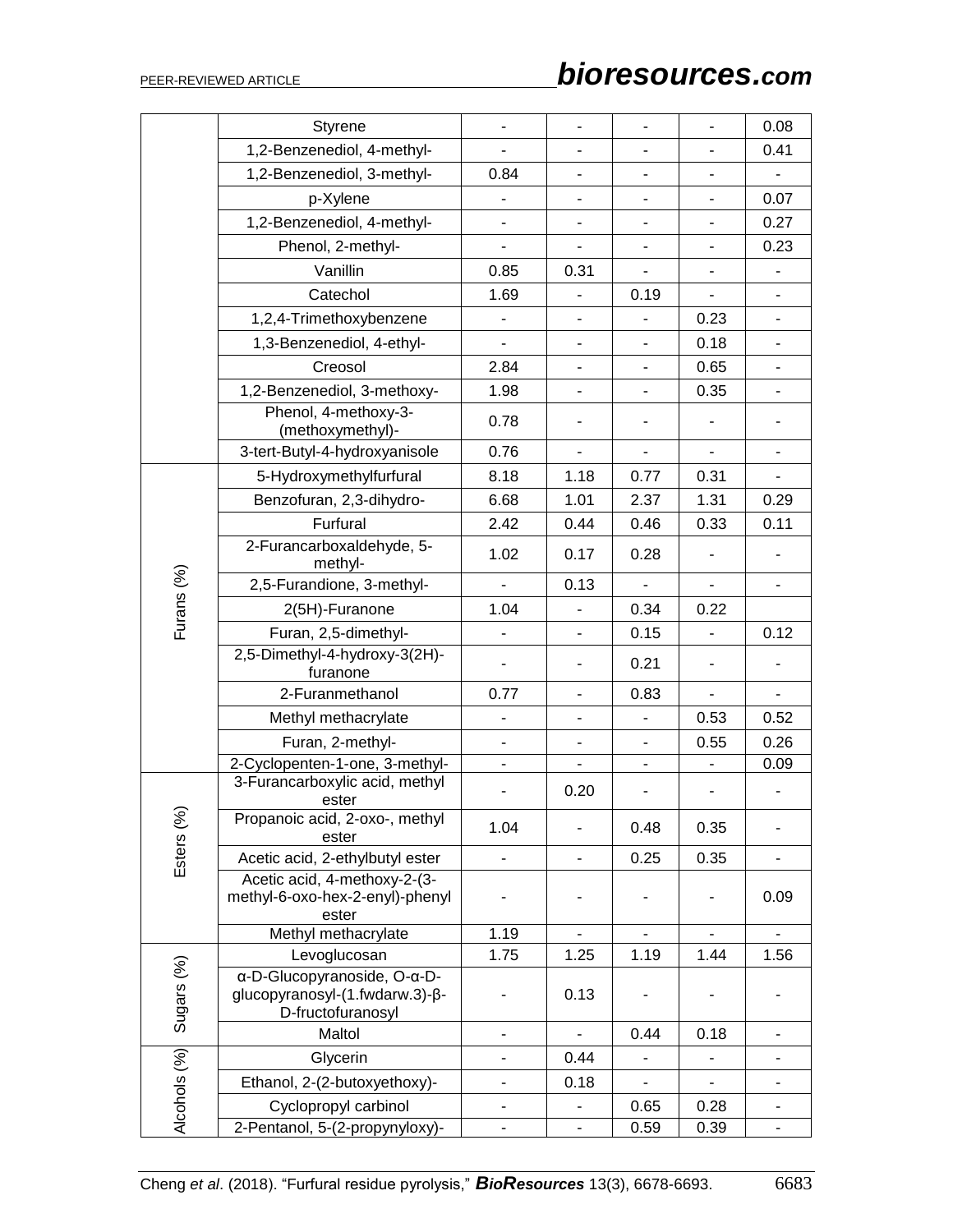|                                      | 3-Pyridinol                                    | 0.93 |      |      |      |
|--------------------------------------|------------------------------------------------|------|------|------|------|
|                                      | 3-Diethylamino-2,2-<br>dimethylpropionaldehyde | 0.4  |      |      |      |
|                                      | Pyrrolidine, 2-butyl-1-methyl-                 |      | 0.23 |      |      |
|                                      | Pyridine, 3-methoxy-                           |      | 0.19 |      |      |
|                                      | N-Butyl-tert-butylamine                        |      | 0.00 |      |      |
| Nitrogen-containing<br>compounds (%) | 4(1H)-Pyrimidinone, 6-methyl-                  |      | 0.15 | 0.21 |      |
|                                      | 1-Methoxyadamantane                            | 0.15 |      |      |      |
| Alkanes/<br>Olefins (%)              | Squalene                                       | 0.54 | 0.24 | 0.15 |      |
|                                      | Limonene                                       |      | 0.25 | 0.96 | 0.32 |
|                                      | 2-Carene                                       |      |      |      | 0.07 |



**Fig. 2.** Distribution of the chemical compounds from the one-step pyrolysis of the FR at 500 °C

Cellulose, hemicellulose, and lignin are all sources for pyrolytic acetic acids, mainly from acetyl groups (Demirbaş 2000). Because most acetyl groups are attached to pentosans and split off during the hydrolysis processing of the corn cob for furfural production, it was reasonable to observe that the acids output from the FR was not high. Hemicellulose is the major contributor for the generation of ketones (Lv and Wu 2012). After the furfural production process, the content ratio of hemicellulose to cellulose in the materials decreases greatly from 1.475 to 0.082 (Sun 2011). Therefore, a lower ketone output from the FR pyrolysis was observed. Aromatics is a general name for benzene ringcontaining chemicals (mostly phenolic components), which are mainly derivatives of lignin. Therefore, the aromatic content from the FR was the highest. Additionally, benzofuran, 2,3-dihydro- was classified in the furans group. According to the report by Lu (2010), a large amount of benzofuran, 2,3-dihydro- was also detected in the pyrolysis products from bagasse lignin, but a low amount was detected in the products from timber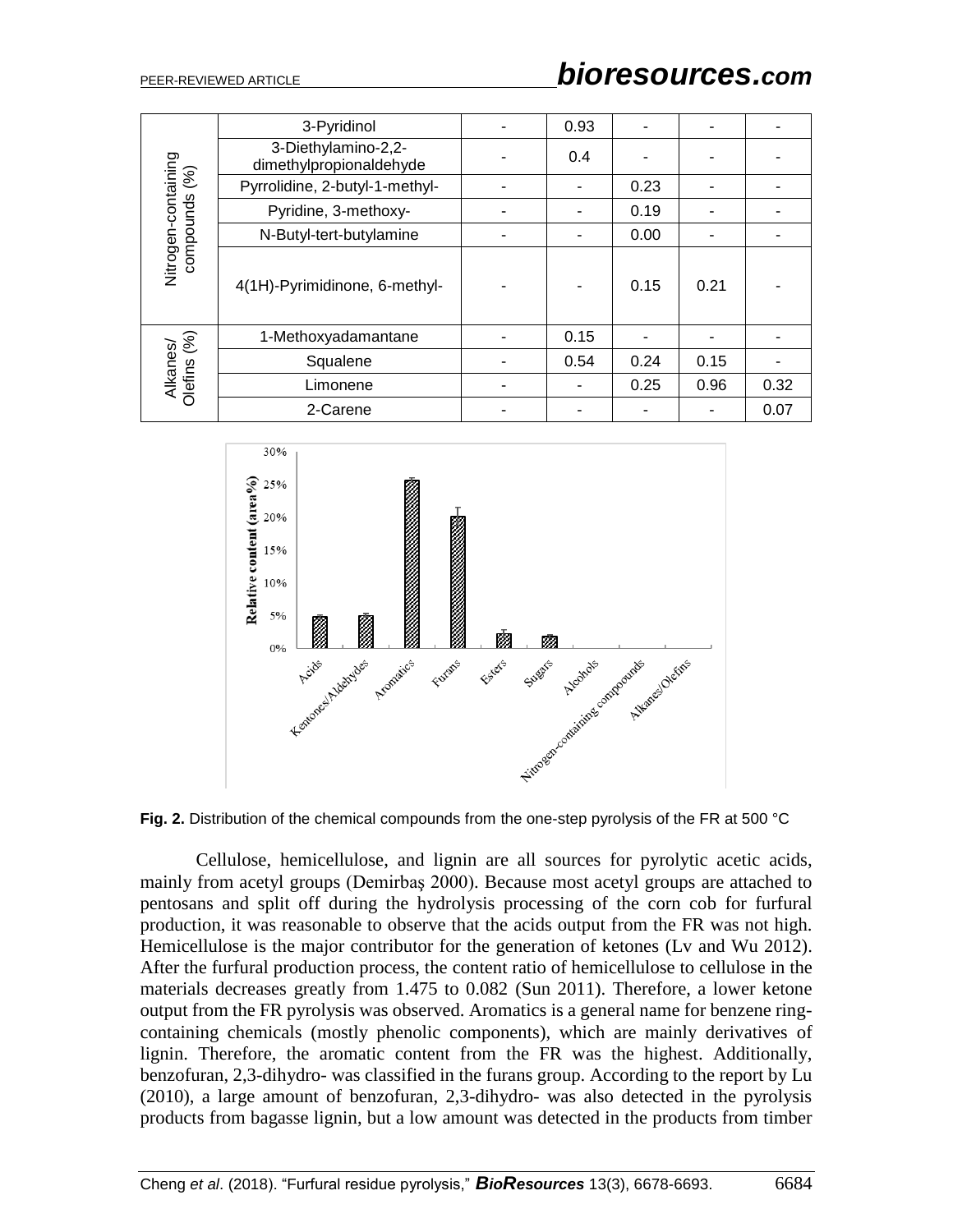lignin, which was mainly because of the difference in the lignin structure. Furans were the second key group from the one-step FR pyrolysis, mainly because of the decomposition of cellulose (Lv and Wu 2012). Additionally, the alkali and alkaline earth metallic (AAEM) elements in the FR may have played a role in promoting the conversion of sugars into furans (Patwardhan *et al*. 2010; Mourant *et al*. 2011; Cheng *et al*. 2015a).

## **Stepwise Pyrolysis**

Stepwise pyrolysis with a Py-GC/MS is a simple method that can reflect the effects of the heating program on the yield and distribution of the products. Chemical outputs from the stepwise pyrolysis of the FR at 300 °C, 350 °C, 400 °C, and 500 °C were identified and classified in the same manner mentioned above and are listed in Table 2 for easy comparison. The chemical distribution of the pyrolysis outputs of the FR by stepwise pyrolysis is presented as their relative contents (area%) in Fig. 3, where the sum of the peak areas of the whole four-stage test at different temperatures (300  $^{\circ}$ C, 350  $^{\circ}$ C, 400  $^{\circ}$ C, and 500 °C) was taken as the total area (100%) for a sample.





Apparently, of all the chemical groups, the acids had the highest relative content  $(8.19%)$  at 300 °C, but they decreased dramatically to only 0.72% as the temperature increased to 350  $\degree$ C. When the temperature further increased to 500  $\degree$ C, there were nearly no acids identified. At 300 $^{\circ}$ C, the decomposition of cellulose and lignin are both very limited. Thus, the low temperature of 300 °C could only yield a relatively low degree of decomposition. The acids generated at this temperature mostly featured large molecular weights (pentanoic acid, 4-oxo- and n-hexadecanoic acid, *etc.*), rather than being acetic acids.

The ketones/aldehydes group was relatively abundant at 350  $\degree$ C (2.07%) and 400  $°C$  (1.72%) compared with 300  $°C$  (0.38%), and few ketones/aldehydes were detected at 500 °C. Because lignin has no contribution to the generation of ketones/aldehydes (Lv and Wu 2012), the ketones/aldehydes must have been from the cellulose in the FR. The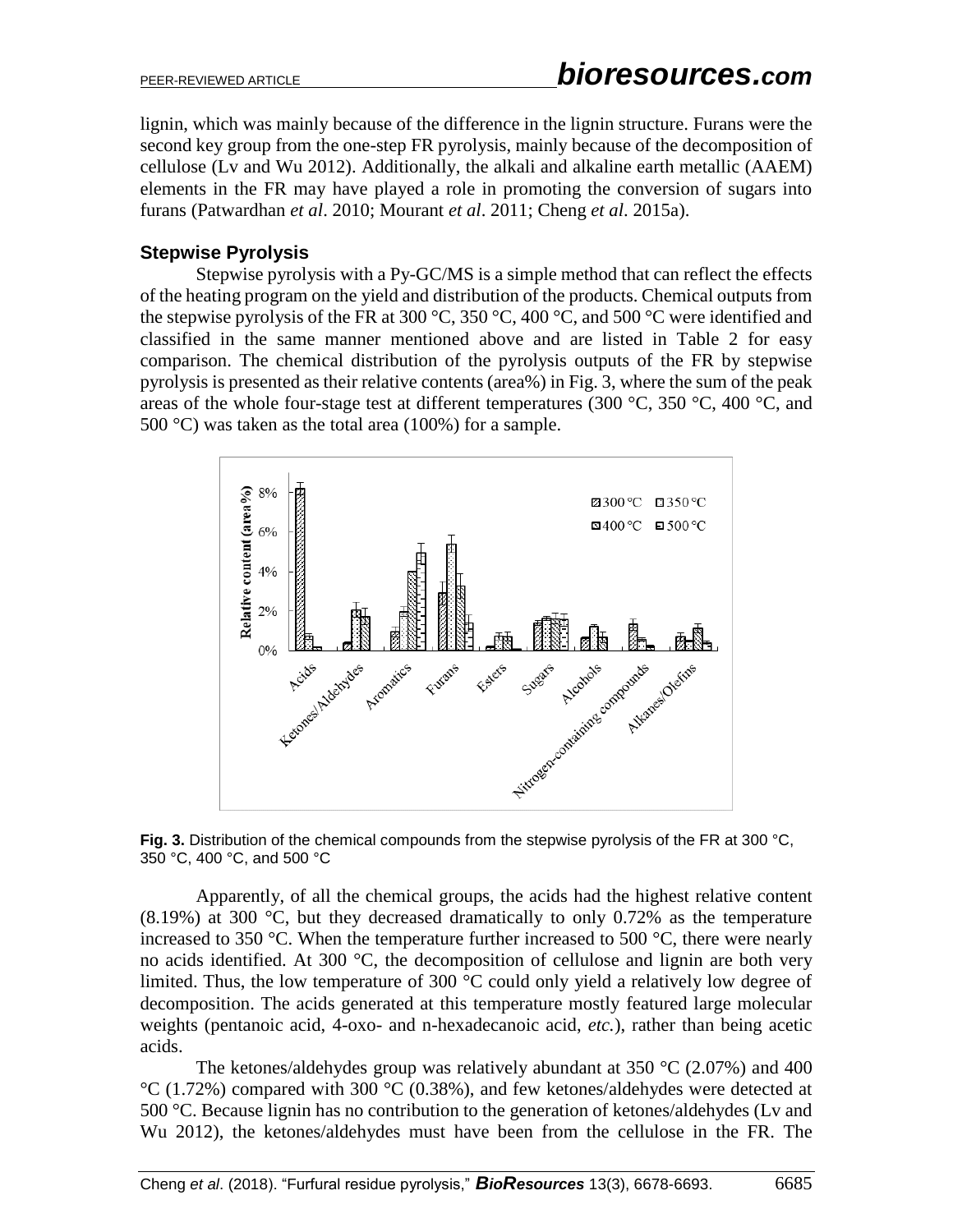decomposition of cellulose is intensive between 315  $\degree$ C to 400  $\degree$ C, which is higher compared with 220 °C to 315 °C for hemicellulose decomposition (Yang *et al*. 2007). Therefore, ketones/aldehydes were not observed at 500 °C. The minor amount of ketones/aldehydes detected at 300 °C could have been derived from the remaining hemicellulose in the FR after the hydrolysis of the corn cob.

The output of aromatics continuously increased as the temperature increased, from 0.94% at 300  $\degree$ C to 4.92% at 500  $\degree$ C. The precursor for aromatics in biomass is mainly lignin (Lv and Wu 2012). Meanwhile, the number of aromatic species also increased from 2 to 20 as the temperature increased from 300  $^{\circ}$ C to 500  $^{\circ}$ C, which indicated a complex and refractory lignin structure.

The output of furans increased from 2.92% (300 °C) to 5.40% (350 °C), and then decreased to 1.39% (500 °C). As cellulose has a maximum decomposition rate at approximately 350 °C (Yang *et al*. 2007), the formation of furans was largely attributed to the decomposition of cellulose. The number of furan species at different temperatures did not change considerably (5 for 300 °C, 8 for 350 °C, 6 for 400 °C, and 6 for 500 °C) compared with the change in the aromatics species because of the stable basic structural units of cellulose. Meanwhile, Figs. 2 and 3 indicate that the FR had a higher output of furans than ketones/aldehydes during both pyrolysis modes.

The sugars in the outputs of the FR were mostly levoglucosan, which was the primary unit of the cellulose decomposition, while all of the other chemical outputs from cellulose could be considered the secondary decomposition of levoglucosan. The output of sugars was higher at 350 °C (1.63%) and 400 °C (1.62%), but lower at 300 °C (1.39%) and 500 °C (1.56%). However, these differences were fairly minor.

A massive reduction in the nitrogen-containing compounds was found as the temperature increased from 300  $\degree$ C to 500  $\degree$ C, whereas there were almost no nitrogencontaining compounds detected during the one-step pyrolysis. This indicated that lower pyrolysis temperatures could retain nitrogen in the organic products, whereas higher pyrolysis temperatures in the one-step pyrolysis could promote the formation of gaseous  $NO<sub>x</sub>$ . Esters and alcohols both had their highest output at 350 °C, which implied a close relationship with the decomposition of cellulose. The changing trend of the alkanes/olefins remained unclear.

The relative percentages of the identified output chemicals from the one-step and stepwise pyrolysis of the FR are compared in Fig. 4. Clearly, the aromatics group had a remarkably higher relative percentage in the one-step pyrolysis (43.10%) than in the stepwise pyrolysis (22.21%). Because the decomposition of lignin and the generation of aromatic components need a relatively higher temperature (Orfão *et al.* 1999; Westerhof *et al*. 2012), the lower temperature during the stepwise pyrolysis generated chemicals (acids, *etc.*) other than aromatics. The low decomposition degree of cellulose at the low temperatures was the main reason for the higher yield of sugars and lower yield of furans compared with the one-step pyrolysis. The relative percentages of the acids, alcohols, nitrogen-containing compounds, and alkanes/olefins from the stepwise pyrolysis (17.06%, 4.76%, 3.92%, and 5.11%, respectively) were higher than those from the one-step pyrolysis at 500 °C (8.01%, negligible, negligible, and negligible, respectively). This was because these chemicals were mainly generated at relatively lower temperatures than 500 °C, especially the acids and nitrogen-containing compounds. For ketones/aldehydes and esters, the differences between the one-step and stepwise temperature increasing programs were not remarkable.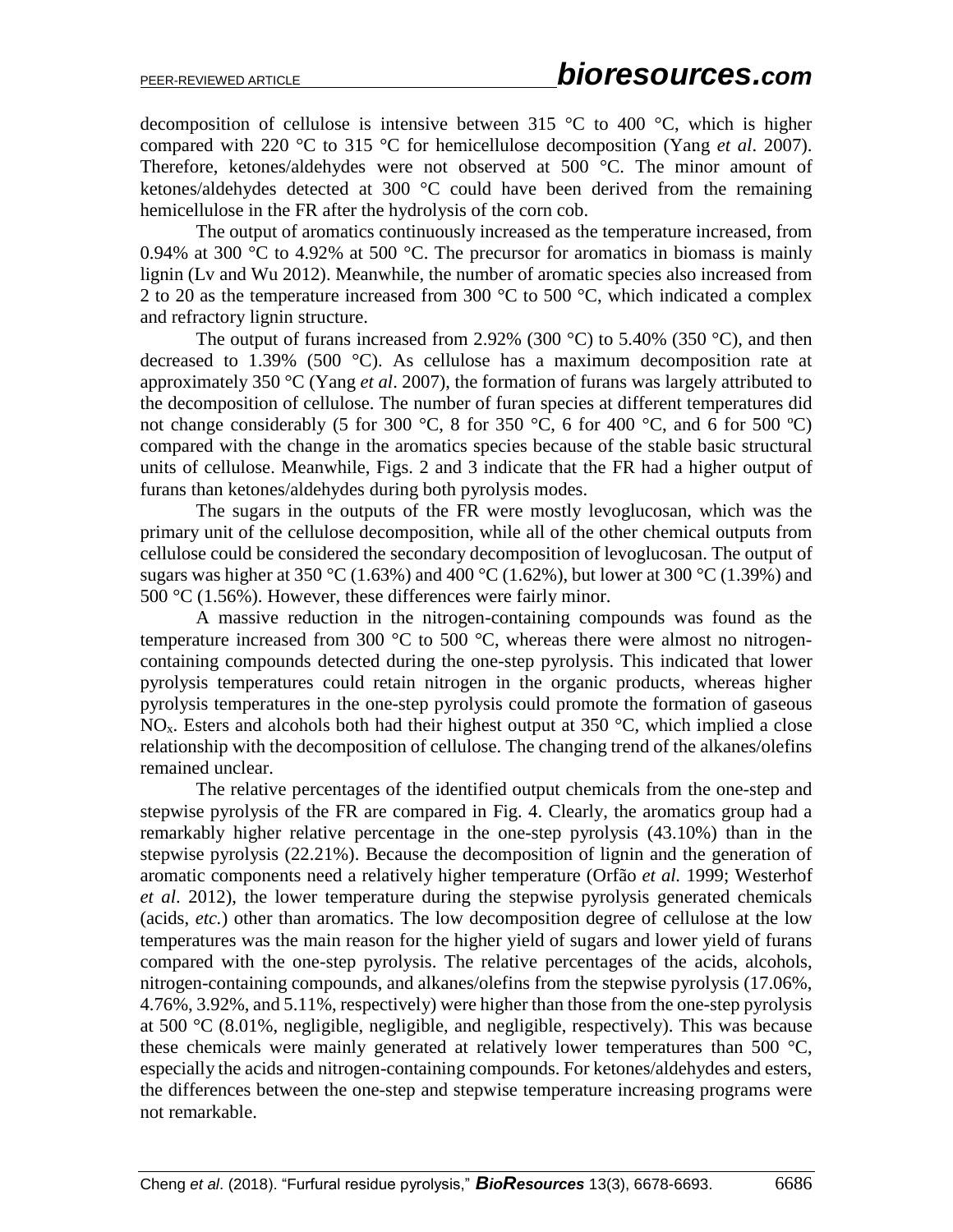

**Fig. 4.** Comparison of the chemical compounds from the one-step and stepwise pyrolysis

#### **Kinetic Analysis**

The TG and differential thermogravimetric (DTG) curves of the FR at different heating rates are presented in Fig. 5, and the data are given in Table 3.

| Heating                   | $1$ st<br>Stage           | 2 <sup>nd</sup> Stage<br>(Main Weight Loss Stage) |                       |                             |                               | 3 <sup>rd</sup><br>Stage | Total                 |
|---------------------------|---------------------------|---------------------------------------------------|-----------------------|-----------------------------|-------------------------------|--------------------------|-----------------------|
| Rate<br>$(^{\circ}C/min)$ | Weight<br>Loss<br>$(\% )$ | Temperature<br>Region<br>(°C)                     | Weight<br>Loss<br>(%) | Peak<br>Temperature<br>(°C) | Peak<br><b>DTG</b><br>(%/min) | Weight<br>Loss<br>(% )   | Weight<br>Loss<br>(%) |
| 10                        | 2.16                      | 120 to 375                                        | 45.25                 | 351                         | 7.25                          | 14.83                    | 62.24                 |
| 20                        | 2.90                      | 120 to 383                                        | 44.89                 | 362                         | 13.66                         | 14.60                    | 62.39                 |
| 30                        | 1.34                      | 120 to 390                                        | 46.07                 | 370                         | 19.96                         | 14.93                    | 62.34                 |
| 50                        | 1.68                      | 120 to 403                                        | 47.21                 | 378                         | 31.03                         | 14.12                    | 63.01                 |

**Table 3.** Main TG Parameters of the FR (50 °C to 750 °C)

The TG curve for biomass can normally be divided into three stages. The first step was moisture evaporation, which caused a slight weight loss  $(< 3\%)$  under 120 °C. The second step was the main weight loss stage, which was a complex process consisting of small molecule devolatilization and decomposition of hemicellulose (shoulder peak), cellulose (main peak), and lignin (Liu 2009; Cheng *et al*. 2015a). Subsequently, the weight loss rate quickly decreased to a noticeably low level. The second stage was completed at the inflection points (375  $\degree$ C to 403  $\degree$ C depending on heating rate) that appeared on the DTG curves. All of the remaining TG processes occurred in the third stage, which was mainly the carbonization of the lignin residue and cross-linked sugar (Orfão *et al.* 1999).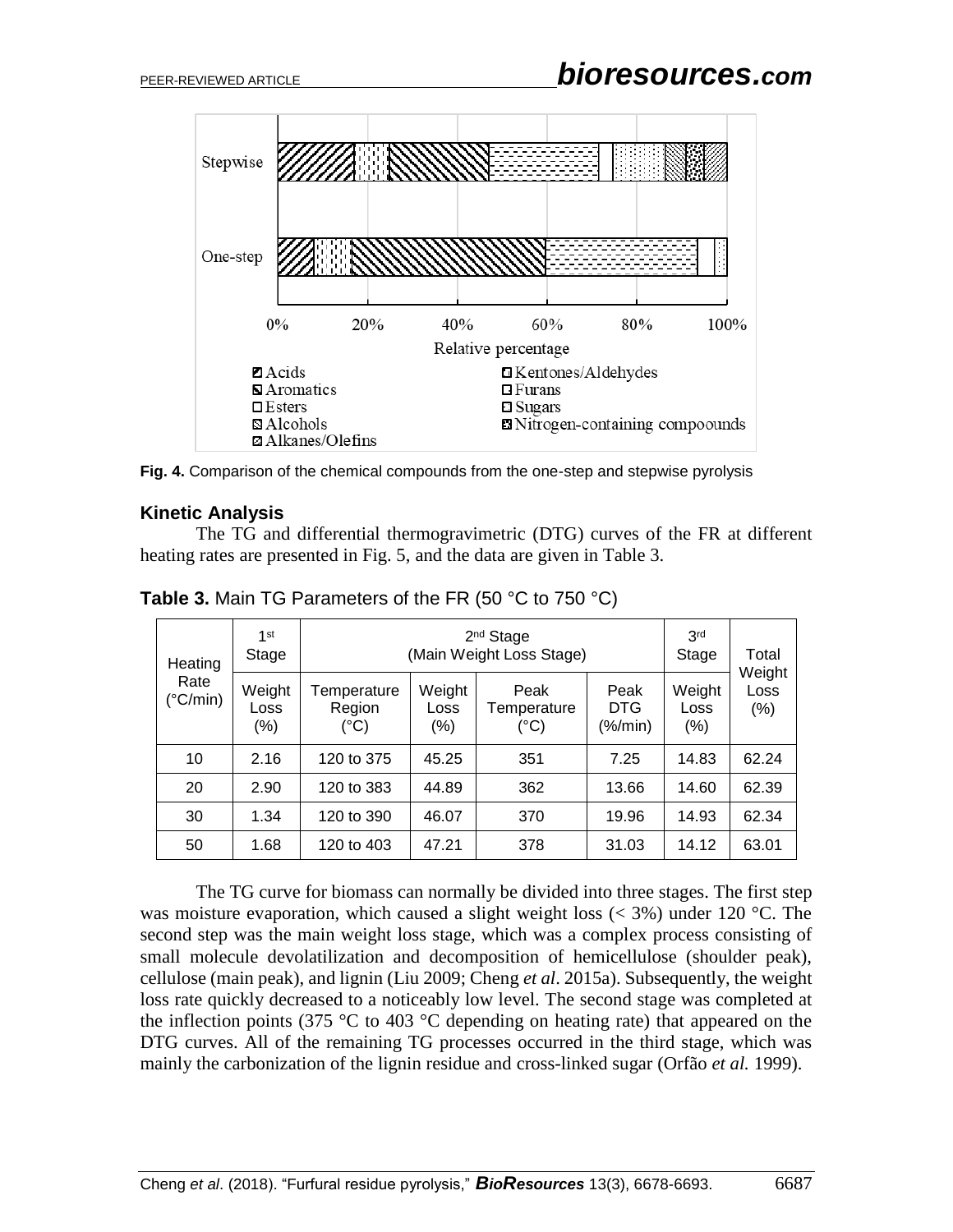

**Fig. 5.** TG (a) and DTG (b) curves of the FR at different heating rates

Compared with other biomass materials, such as bamboo, spruce, salix, miscanthus, and wheat straw (Butler *et al*. 2013; Cheng *et al*. 2015b), the shoulder peak for the hemicellulose was not found in the DTG curve of the FR because of its low hemicellulose content. According to previous reports, the peak temperature for cellulose decomposition is approximately 355 °C at a heating rate of 10 °C/min (Yang *et al*. 2007); therefore, the DTG peak of the FR at 351 °C was mainly from the decomposition of cellulose. Thus, a remarkable output of furans occurred at 350  $\degree$ C during the stepwise pyrolysis of the FR, as was shown above. As the heating rate increased, the peak temperature linearly increased with increasing DTG values. The total weight loss of the FR was approximately 62% to 63%, which was much lower than that of corn cob (approximately 80%) (Worasuwannarak *et al*. 2007). This was mainly due to the fact that the high lignin content in the FR led to a high char production. Meanwhile, the ash also accounted for a relatively high proportion in the FR.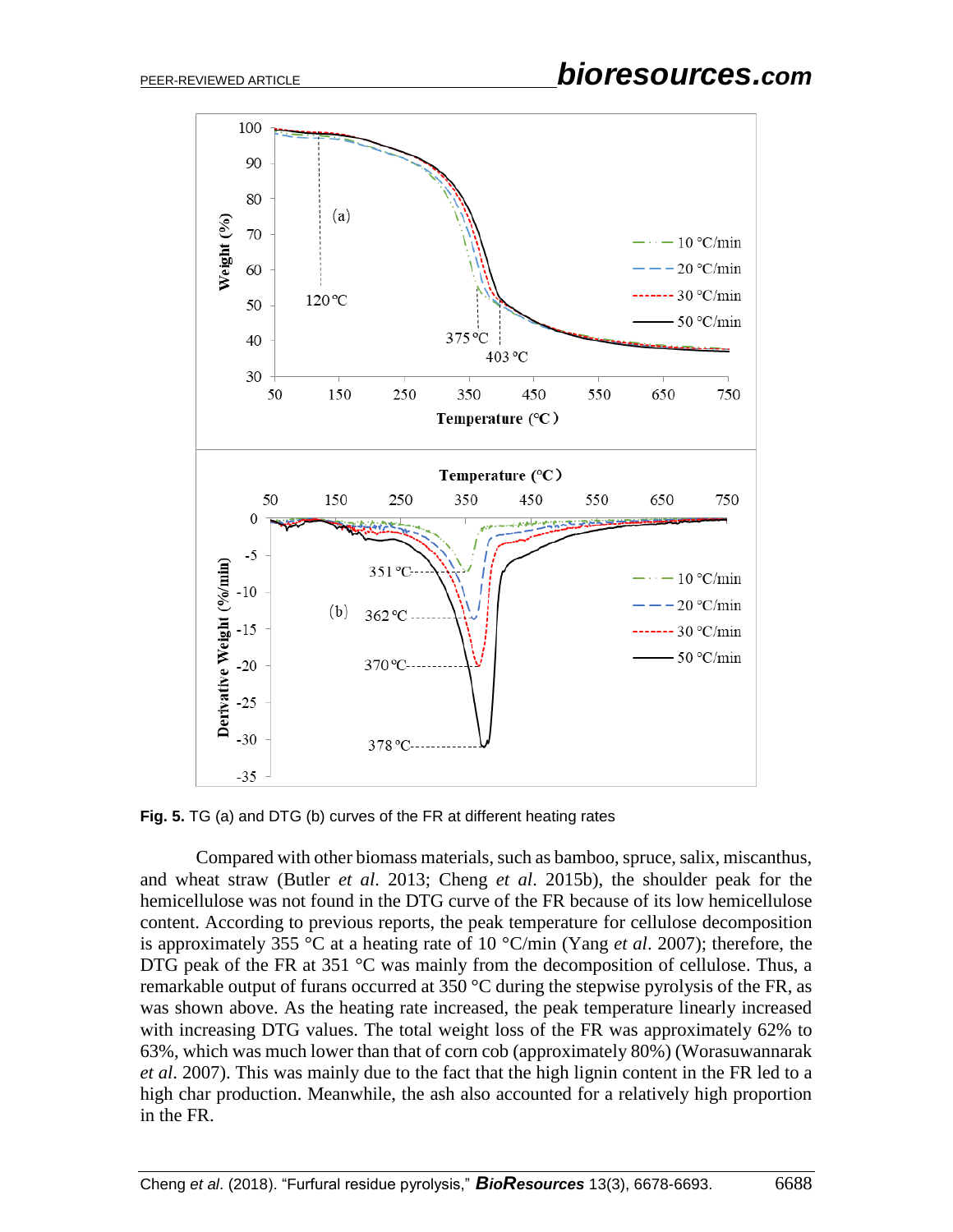The corresponding Arrhenius plots are shown in Fig. 6. The  $E_{\alpha}$  and coefficients of determination  $(R^2)$  of Arrhenius plots of the FR are summarized in Table 4. The results from the two different kinetic methods were very similar. The  $E_{\alpha}$  of the FR increased from 178.8 kJ/mol to 212.2 kJ/mol for the FWO method, which was similar to the increase from 179.4 kJ/mol to 213.7 kJ/mol for the CR method, as  $\alpha$  increased from 10% to 20%. This stage was mainly attributed to the initial decomposition of cellulose. Again, the FR was poor in hemicellulose, but rich in cellulose. The cellulose mainly decomposed before *α* increased to ~60% for the FR, and the main DTG peak of the FR was caused by cellulose decomposition. Before the main decomposition, cellulose can be partially activated in the low-temperature region, and its polymerization degree decreased (Broido and Nelson 1975; Bradbury *et al*. 1979; Tong *et al*. 2014). Meanwhile, as the TG process continued, the AAEM elements were concentrated inside the testing sample.



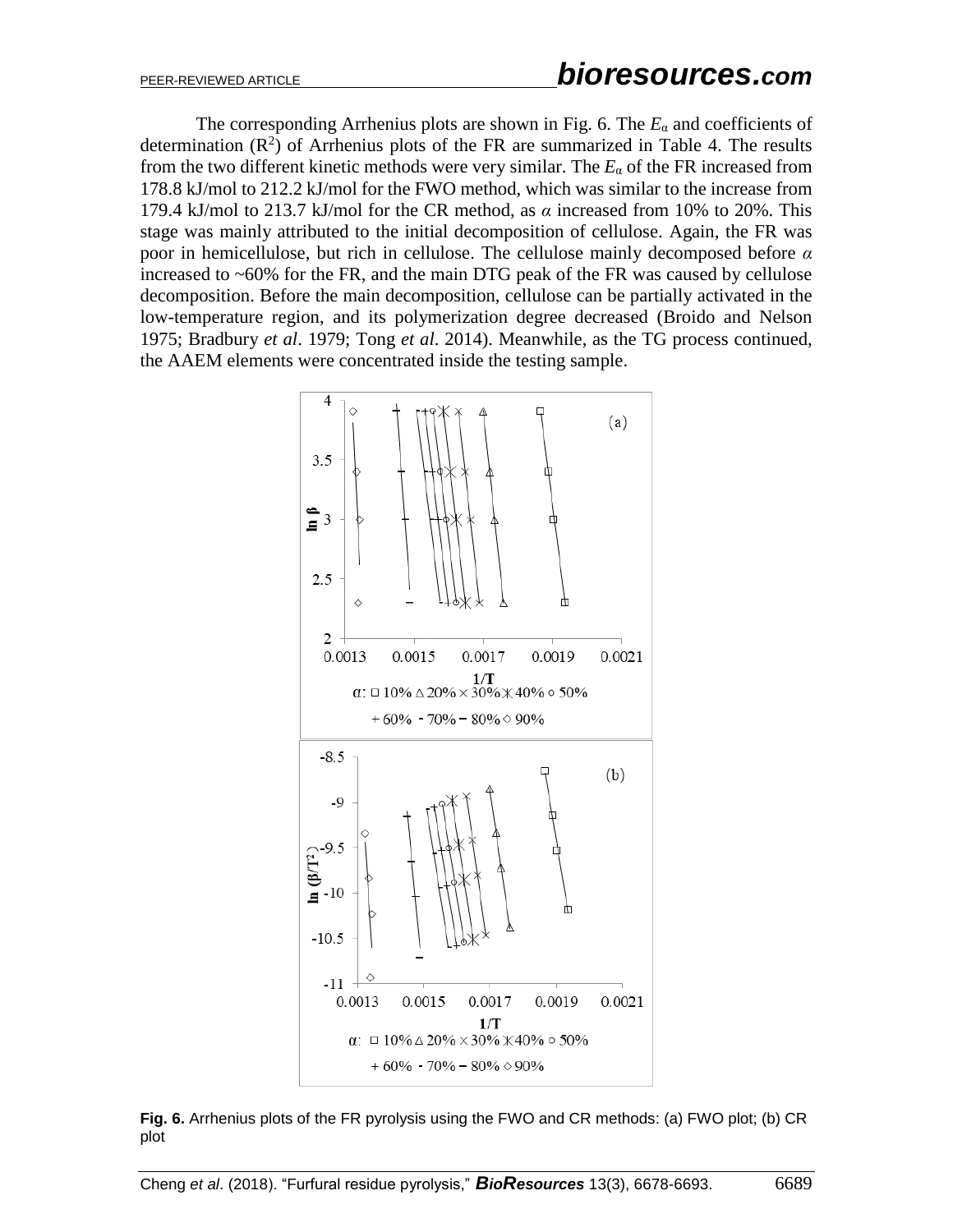The AAEM elements can exert catalytic effects (highest for cellulose, moderate for hemicellulose, and lowest for lignin) on the pyrolysis of biomass (Tan 2005). Therefore, the decreasing trend of the  $E_{\alpha}$  for the FR as  $\alpha$  increased from 20% to 60% was understandable. When  $\alpha$  increased above 70%, (especially  $\alpha \ge 80\%$ ), the  $E_{\alpha}$  increased to an extremely high level  $(≥ 325 \text{ kJ/mol})$ . During the late stage of conversion, the degradation rate was noticeably reduced as the content of volatile matter decreased (Chen and Zhu 2011; Chen *et al*. 2013). The char mainly derived from lignin was rather inert, and thus it was very difficult to be activated/decomposed, even in the presence of AAEM compounds. Meanwhile, the aromatic compounds were mainly produced as the temperature increased during the stepwise pyrolysis, which also implied a higher  $E_\alpha$  demand for lignin decomposition in the higher temperature region. The  $\mathbb{R}^2$  of the Arrhenius plots decreased remarkably when  $\alpha$  was greater than or equal to 80%. When  $\alpha$  was 90%, the R<sup>2</sup> values for the FWO and CR methods were 0.5485 and 0.5361, respectively, which indicated that the kinetic models were no longer applicable when the conversion level was very high. This change in the reaction mechanism in the high-temperature region agreed with the results of previous reports (Ozawa 1965; Song *et al*. 2015; Zhang *et al*. 2016).

|              | <b>FWO</b>            |        | CR                    |        |  |
|--------------|-----------------------|--------|-----------------------|--------|--|
| $\alpha$ (%) | $E_{\alpha}$ (kJ/mol) | $R^2$  | $E_{\alpha}$ (kJ/mol) | $R^2$  |  |
| 10           | 178.79                | 0.9936 | 179.35                | 0.9930 |  |
| 20           | 212.24                | 0.9996 | 213.66                | 0.9996 |  |
| 30           | 210.95                |        | 211.89                |        |  |
| 40           | 202.22                |        | 202.46                |        |  |
| 50           | 195.43                |        | 195.13                |        |  |
| 60           | 190.11                | 0.9999 | 189.38                | 0.9999 |  |
| 70           | 191.84                | 0.9994 | 191.03                | 0.9994 |  |
| 80           | 325.81                | 0.9749 | 331.43                | 0.9731 |  |
| 90           | 478.21                | 0.5485 | 490.62                | 0.5361 |  |

**Table 4.** Kinetic Parameters of the FR Pyrolysis

## **CONCLUSIONS**

- 1. Higher temperatures promoted the generation of aromatics, whereas lower temperatures produced nitrogen-containing compounds and acids with larger molecular weights.
- 2. Ketones/aldehydes, furans, esters, alcohols, and sugars all reached maximum yields at 350 °C during the stepwise pyrolysis, which was mainly attributed to the decomposition of cellulose. The aromatics and furans contents obtained from the onestep pyrolysis were much higher than those obtained from the stepwise pyrolysis. However, more acids, sugars, alcohols, nitrogen-containing compounds, and alkanes/olefins were generated during the stepwise pyrolysis.
- 3. The furan residue (FR) biomass featured only one DTG peak caused by cellulose decomposition. The total thermogravimetric weight loss of the FR was relatively low because of its high contents of lignin and inorganic minerals. The  $E_{\alpha}$  of the FR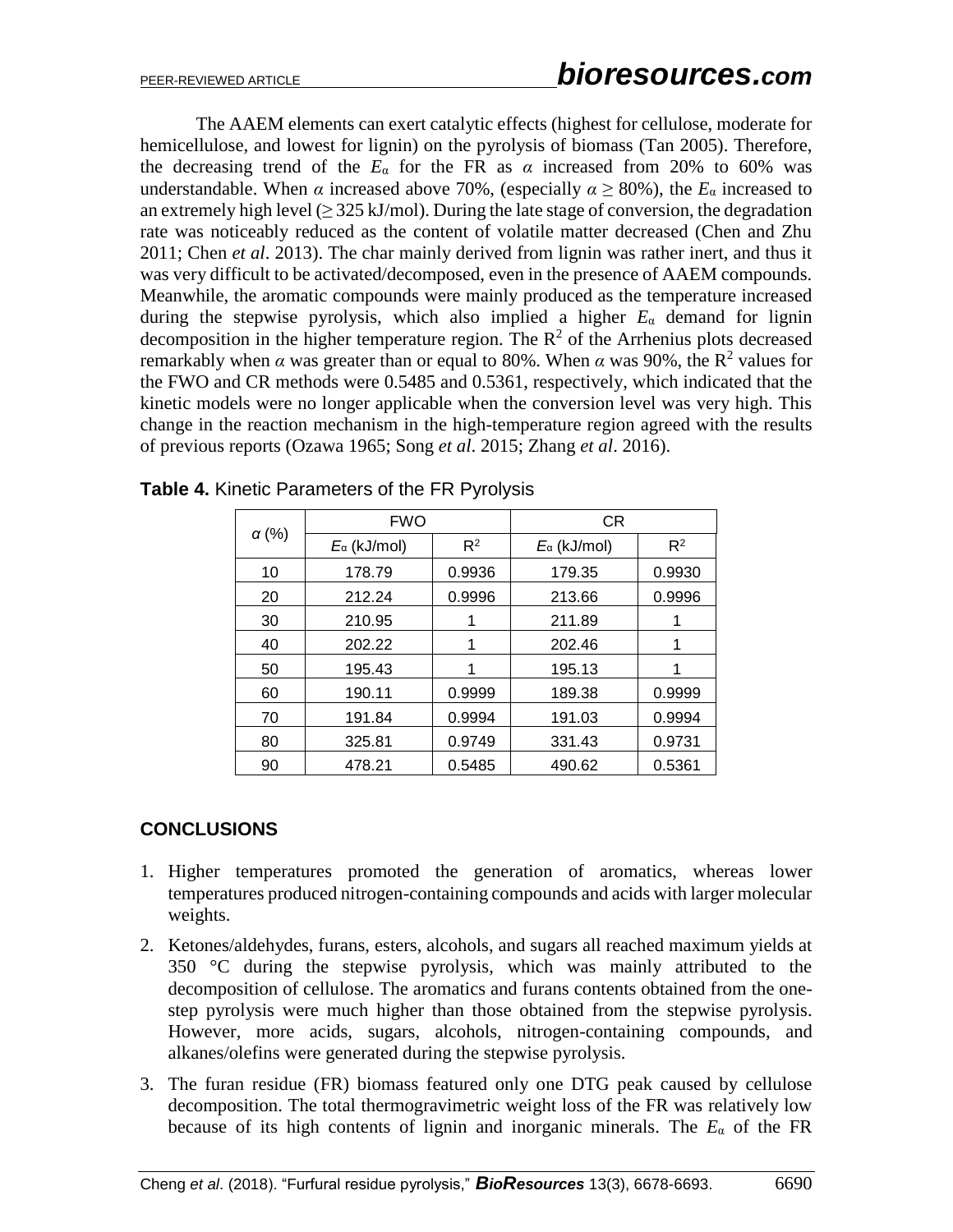decreased as *α* increased from 20% to 60%, followed by a significant increase when *α* was more than 70%. The very high  $E_\alpha$  during the late stage of conversion resulted from the carbonization process (mainly for lignin) that occurred in the high-temperature region.

## **ACKNOWLEDGMENTS**

This research was financially supported by the National Key R&D Program of China (2016YFE0201800) and the Priority Academic Program Development (PAPD) of Jiangsu Higher Education Institutions. The author Liang Cheng is also thankful to Zhouhong Wang for his helpful discussions. Doctor Shu Zhang would like to acknowledge the financial support from the government of Jiangsu Province.

## **REFERENCES CITED**

- Alvira, P., Tomás-Pejó, E., Ballesteros, M., and Negro, M. J. (2010). "Pretreatment technologies for an efficient bioethanol production process based on enzymatic hydrolysis: A review," *Bioresource Technol.* 101(13), 4851-4861. DOI: 10.1016/j.biortech.2009.11.093
- Azeez, A. M., Meier, D., Odermatt, J., and Willner, T. (2010). "Fast pyrolysis of African and European lignocellulosic biomasses using Py-GC/MS and fluidized bed reactor," *Energ. Fuel.* 24(3), 2078-2085. DOI: 10.1021/ef9012856
- Bradbury, A. G. W., Sakai, Y., and Shafizadeh, F. (1979). "A kinetic model for pyrolysis of cellulose," *J. Appl. Polym. Sci.* 23(11), 3271-3280. DOI: 10.1002/app.1979.070231112
- Broido, A., and Nelson, M. A. (1975). "Char yield on pyrolysis of cellulose," *Combust. Flame* 24, 263-268. DOI: 10.1016/0010-2180(75)90156-X
- Butler, E., Devlin, G., Meier, D., and McDonnell, K. (2013). "Characterisation of spruce, salix, miscanthus and wheat straw for pyrolysis applications," *Bioresource Technol.*  131, 202-209. DOI: 10.1016/j.biortech.2012.12.013
- Chen, D., and Zhu, X. (2011). "Thermal reaction mechanism of biomass and determination of activation energy Ⅱ. Pyrolysis section," *Journal of Fuel Chemistry and Technology* 39(9), 670-674.
- Chen, D., Zheng, Y., and Zhu, X. (2013). "In-depth investigation on the pyrolysis kinetics of raw biomass. Part I: Kinetic analysis for the drying and devolatilization stages," *Bioresource Technol.* 131, 40-46. DOI: 10.1016/j.biortech.2012.12.136
- Cheng, L., Adhikari, S., Wang, Z., and Ding, Y. (2015a). "Characterization of bamboo species at different ages and bio-oil production," *J. Anal. Appl. Pyrol.* 116, 215-222. DOI: 10.1016/j.jaap.2015.09.008
- Cheng, L., Adhikari, S., Wang, Z., and Ding, Y. (2015b). "Dynamic variation of fuel properties of tonkin cane (*Pseudosasa amabilis*) during maturation," *Energ. Fuel.* 29(4), 2408-2415. DOI: 10.1021/acs.energyfuels.5b00385
- Cheng, L., Zhou, J., Zhang, Y., Tian, L., Ma, H., Song, J., and Zhang, Q. (2017). "Re-utilization of furfural residues and wasted mushroom inoculation bags by multiproduction gasification technology," *Transactions of the Chinese Society of*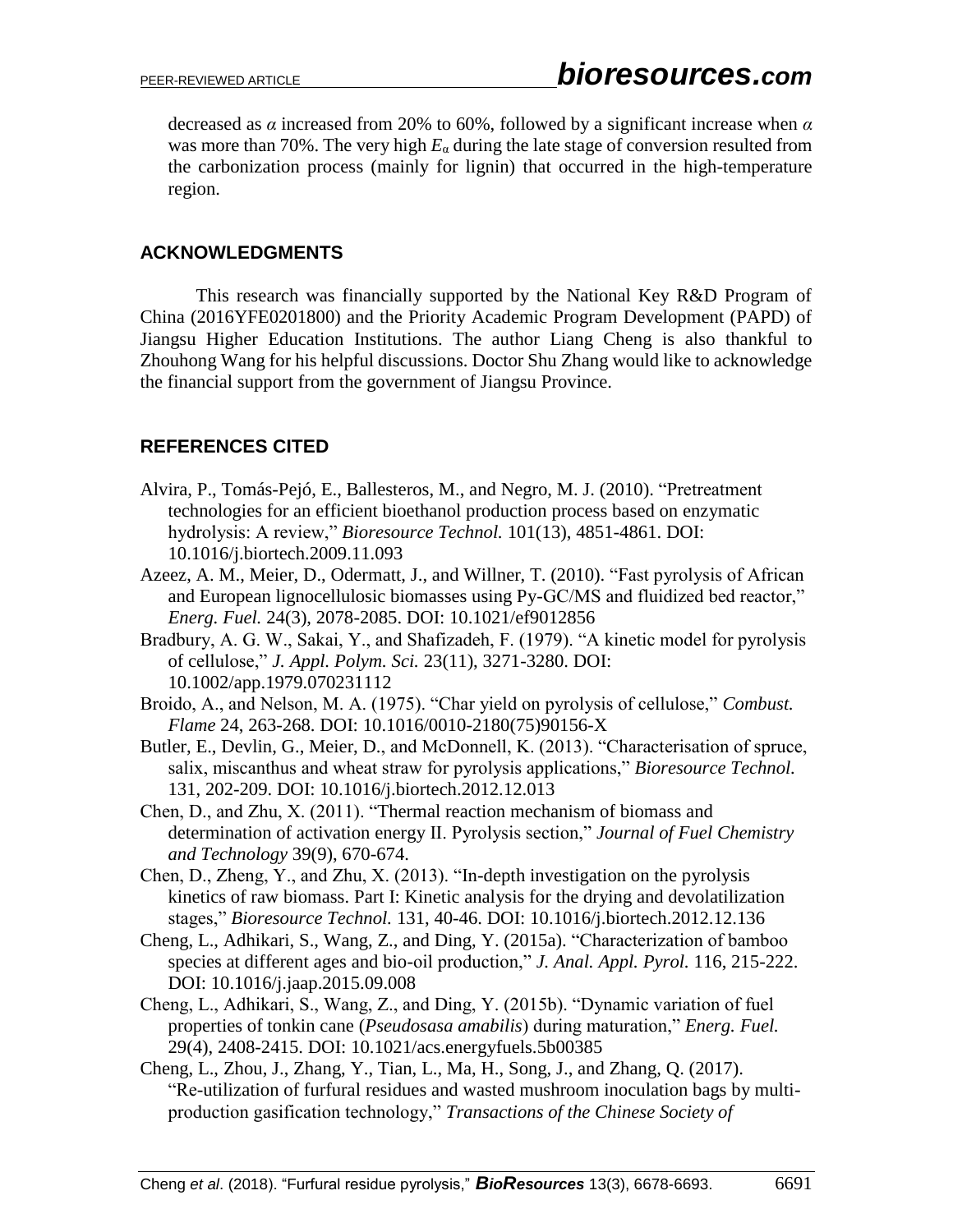*Agricultural Engineering* 33(21), 231-236. DOI: 10.11975/j.issn.1002- 6819.2017.21.028

- Coats, A. W., and Redfern, J. P. (1964). "Kinetic parameters from thermogravimetric data," *Nature* 201, 68-69. DOI: 10.1038/201068a0
- Cui, F. (2014). *Improvement of the Furfural Production Process*, Master's Thesis, Hebei University of Science and Technology, Shijiazhuang, China.
- Demirbaş, A. (2000). "Mechanisms of liquefaction and pyrolysis reactions of biomass," *Energ. Convers. Manage.* 41(6), 633-646. DOI: 10.1016/S0196-8904(99)00130-2
- Eriksson, T., Börjesson, J., and Tjerneld, F. (2002). "Mechanism of surfactant effect in enzymatic hydrolysis of lignocellulose," *Enzyme Microb. Tech.* 31(3), 353-364. DOI: 10.1016/S0141-0229(02)00134-5
- Jiang, Z., Liu, Z., Fei, B., Cai, Z., Yu, Y., and Liu, X. (2012). "The pyrolysis characteristics of moso bamboo," *J. Anal. Appl. Pyrol.* 94, 48-52. DOI: 10.1016/j.jaap.2011.10.010
- Liu, J. (2011). *Study on Directed Pyrolysis of Lignocellulose Biomass*, Ph.D. Thesis, Chinese Academy of Forestry, Beijing, China.
- Liu, Q. (2009). *Biomass Pyrolysis Mechanism Based on the Multi-components*, Ph.D. Thesis, Zhejiang University, Hangzhou, China.
- Lu, Q. (2010). *Selective Fast Pyrolysis of Biomass*, Ph.D. Thesis, University of Science and Technology of China, Hefei, China.
- Lu, S. (2005). *The Analysis on the Environmental Effect of the Development of Furfural Industry in Jilin Province*, Master's Thesis, Northeast Normal University, Changchun, China.
- Lv, G., and Wu, S. (2012). "Analytical pyrolysis studies of corn stalk and its three main components by TG-MS and Py-GC/MS," *J. Anal. Appl. Pyrol.* 97, 11-18. DOI: 10.1016/j.jaap.2012.04.010
- Mourant, D., Wang, Z., He, M., Wang, X. S., Garcia-Perez, M., Ling, K., and Li, C.-Z. (2011). "Mallee wood fast pyrolysis: Effects of alkali and alkaline earth metallic species on the yield and composition of bio-oil," *Fuel* 90(9), 2915-2922. DOI: 10.1016/j.fuel.2011.04.033
- Opfermann, J., and Kaisersberger, E. (1992). "An advantageous variant of the Ozawa-Flynn-Wall analysis," *Thermochim. Acta* 203, 167-175. DOI: 10.1016/0040- 6031(92)85193-Y
- Orfão, J. J. M., Antunes, F. J. A., and Figueiredo, J. L. (1999). "Pyrolysis kinetics of lignocellulosic materials—Three independent reactions model," *Fuel* 78(3), 349-358. DOI: 10.1016/S0016-2361(98)00156-2
- Ozawa, T. (1965). "A new method of analyzing thermogravimetric data," *B. Chem. Soc. Jpn.* 38(11), 1881-1886. DOI: 10.1246/bcsj.38.1881
- Patwardhan, P. R., Satrio, J. A., Brown, R. C., and Shanks, B. H. (2010). "Influence of inorganic salts on the primary pyrolysis products of cellulose," *Bioresource Technol.* 101(12), 4646-4655. DOI: 10.1016/j.biortech.2010.01.112
- Rong, C. (2012). *Studies on Preparation of Furfural and Comprehensive Utilization of Furfural Residue*, Ph.D. Thesis, Jilin University, Changchun, China.
- Slopiecka, K., Bartocci, P., and Fantozzi, F. (2012). "Thermogravimetric analysis and kinetic study of poplar wood pyrolysis," *Appl. Energ.* 97, 491-497. DOI: 10.1016/j.apenergy.2011.12.056